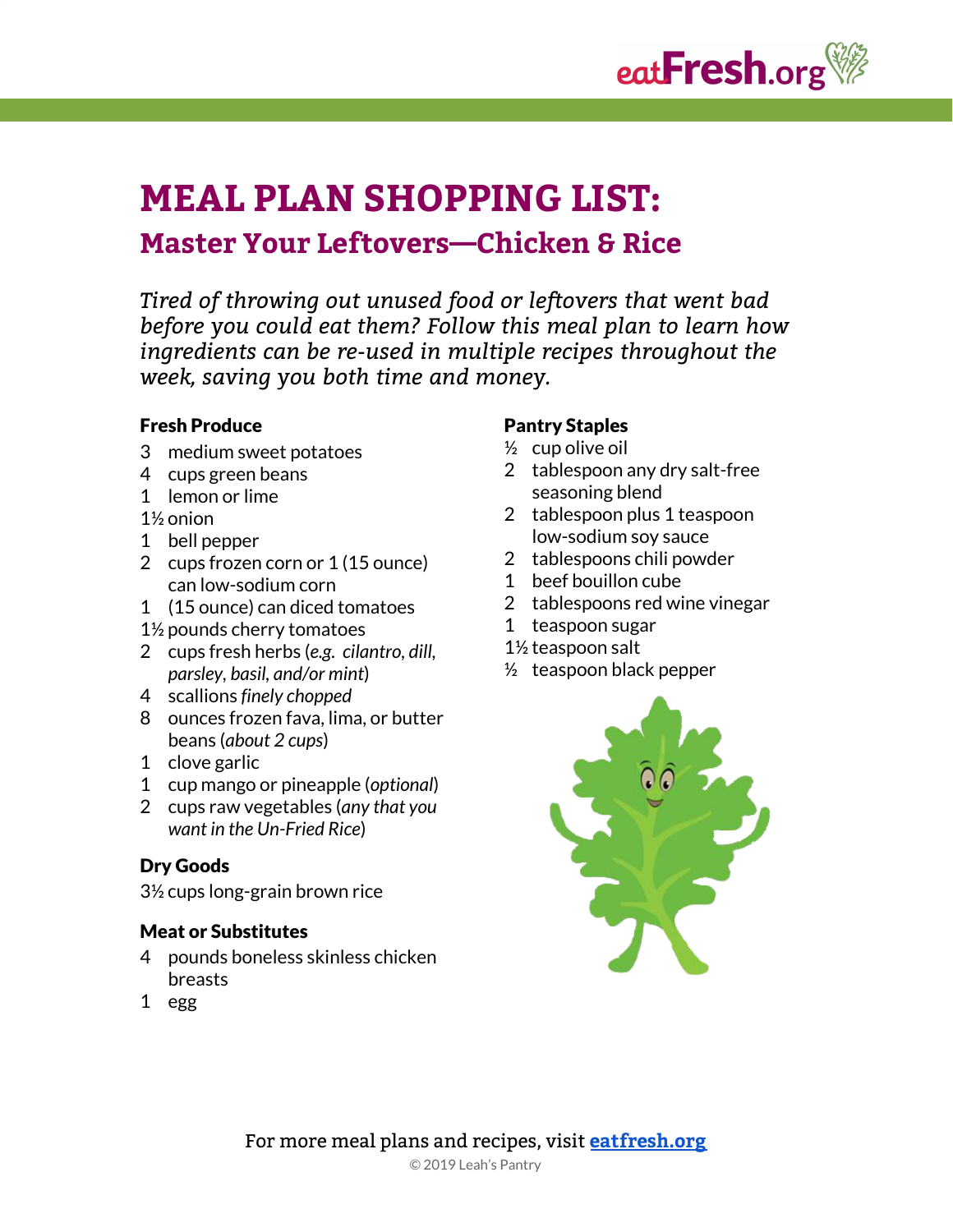

# **One Pan Roasted Chicken & Vegetables**

*Keep dinnersimple and healthy with this one-pan meal.*

#### **Serves** 4 **Ready in** 1 hour

# *Ingredients*

- ¼ cup olive oil
- 1 teaspoon low-sodium soy sauce
- 1 lemon or lime *cut into wedges*
- 4 boneless skinless chicken breasts or thighs about 1.75 lbs
- 4 cups green beans *trimmed and cut into 2" lengths*(optional)
- 3 medium sweet potatoes *peeled and cut into 1" pieces*(about 4 cups)
- 2 tablespoons any dry salt-free seasoning blend *to taste*

**Meal Plan Tip**: While you cook this chicken as directed, also bake the rest of the chicken you purchased for the meal plan (plain, no seasoning) and set it aside to be used later in the week.

# *Directions*

- 1. Heat oven to 425°F. Prepare ingredients and line a large, rimmed sheet pan with foil.
- 2. In a large bowl, mix oil, seasoning, soy sauce, and salt.
- 3. Pour 2 tablespoons of the mixture into a medium bowl. Add chicken, and toss to coat; cover and refrigerate.
- 4. Add sweet potatoes and green beans to remaining mixture in bowl; toss. Pour potato mixture onto pan. Roast 15 minutes.
- 5. Stir potatoes and add chicken and lemon or lime to pan. Bake 20 to 25 minutes or until chicken is cooked through and potatoes are tender.

Nutrition Information *perserving (¼ of prepared meal)*: Calories 485, Total Fat 18g, Saturated Fat 3g, Carbohydrate 38g, Dietary Fiber 7g, Protein 43g, Sodium 206mg

*Recipe Source: Leah's Pantry*

For more meal plans and recipes, visit **[eatfresh.org](https://eatfresh.org/)**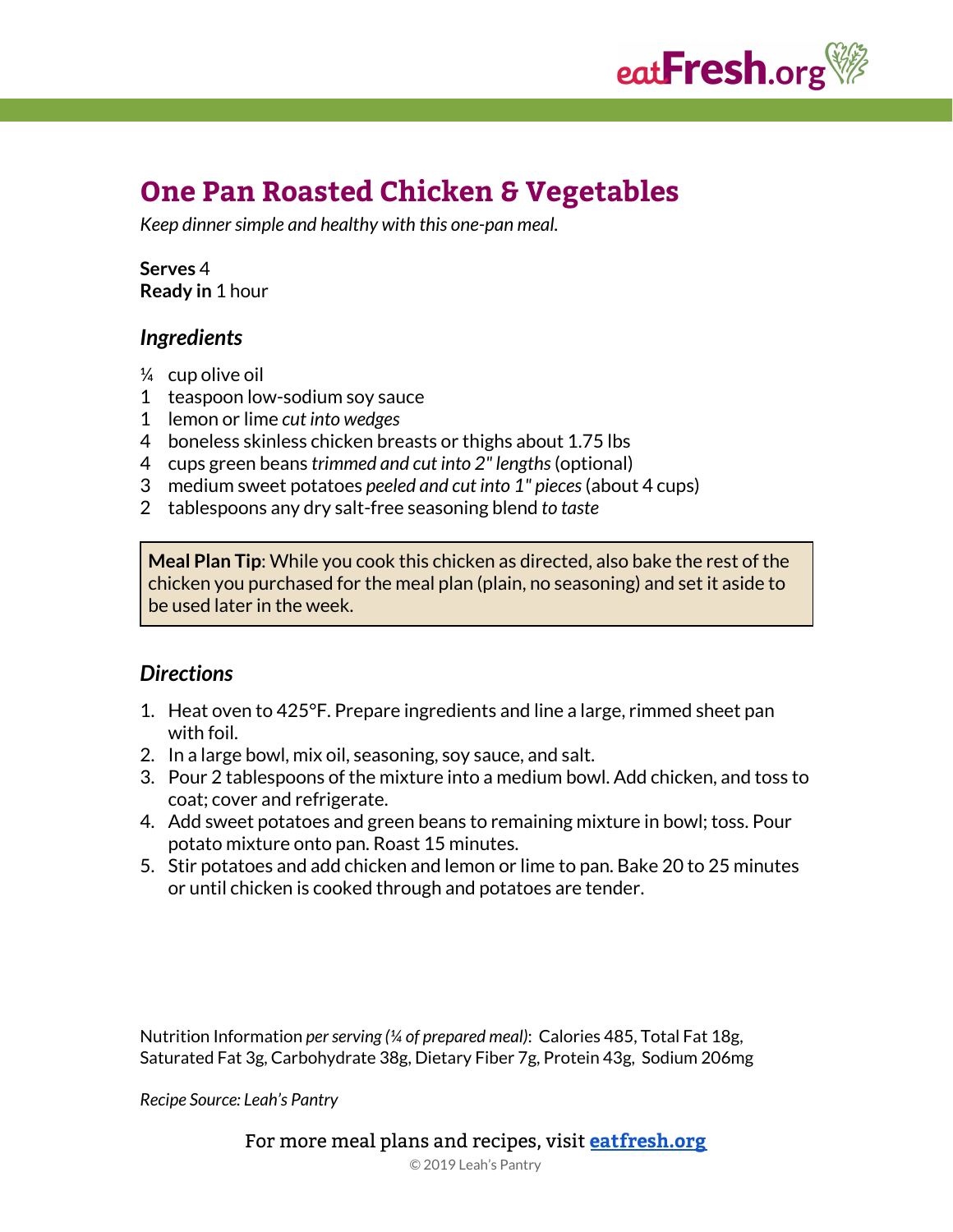

# **Mexican Fiesta Rice**

*Spice up your rice with a few ingredientsfor a lot of flavors!*

**Serves** 5 **Ready in** 55 minutes

### *Ingredients*

- 1 pound ground beef, turkey, or chicken (or 2 cups cooked beans)
- ½ onion *chopped*
- 1 bell pepper *chopped*
- 2 cups frozen corn or 1 (15 ounce) can low-sodium corn *drained*
- 1 (15 ounce) can diced tomatoes
- 2 tablespoons chili powder
- 1 cup dry long-grain brown rice
- 1 beef bouillon cube
- 2 cups water

**Meal Plan Tips**: Skip Step 1 by using leftover roasted chicken from One Pan Roasted Chicken and Vegetables. Cut up the chicken into small pieces and add during Step 2.

#### *Directions*

- 1. Cook ground meat, onion, and bell pepper in a large pan over medium heat until meat is browned. Drain fat from pan.
- 2. Add corn, tomatoes, chili powder, uncooked rice, bouillon cube, and water. Cover and simmer for 30 minutes. Refrigerate leftovers.

Nutrition Information *per 1 cup serving*: Calories 340, Total Fat 6g, Saturated Fat 1.5g, Carbohydrate 49g, Dietary Fiber 6g, Protein 24g, Sodium 340mg

*Recipe Source: Leah's Pantry*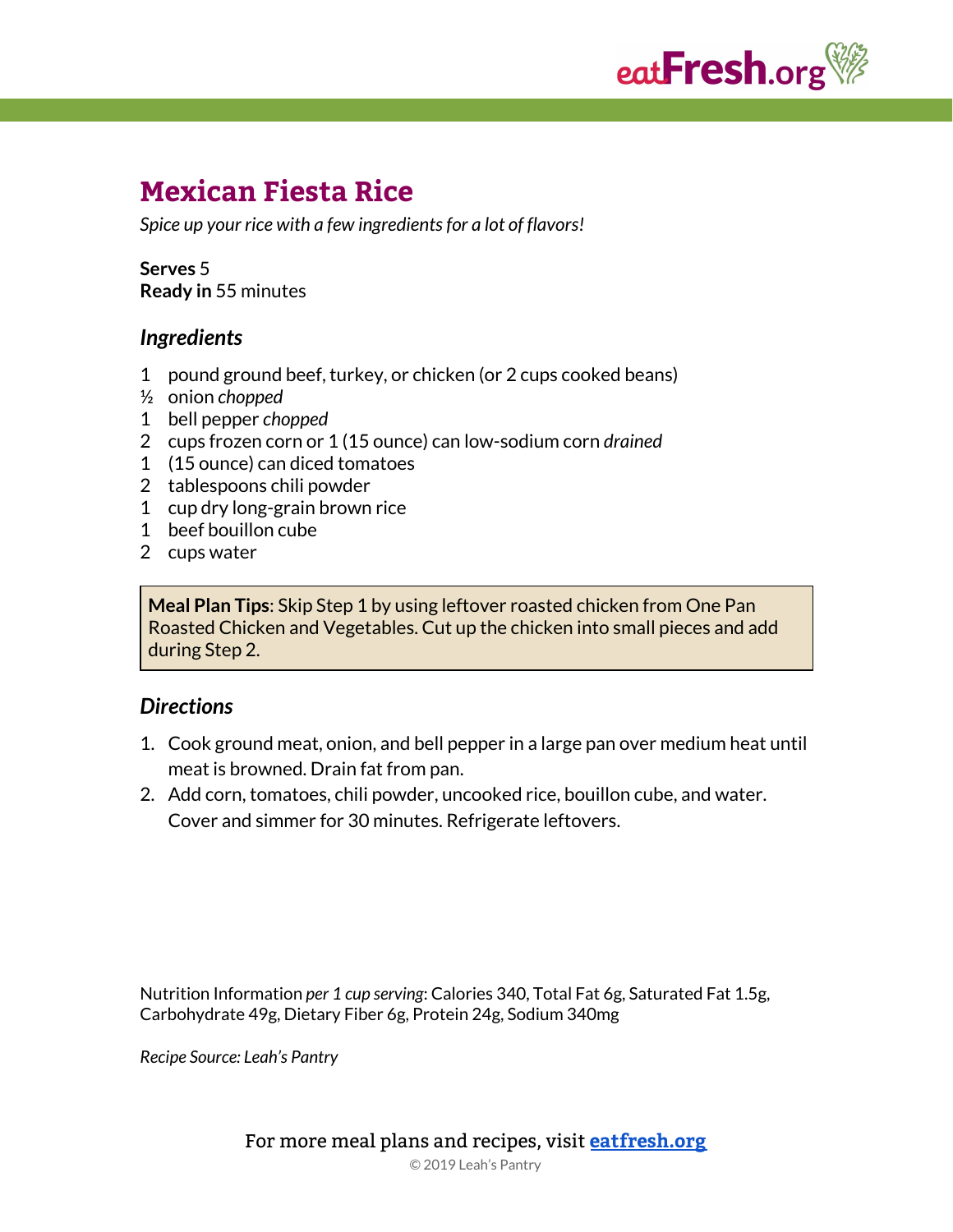

# **Brown Rice and Tomato Salad**

*Whip up a quick and hearty salad with this whole grain and veggie combo.*

#### **Serves** 6 **Ready in** 55 minutes

# *Ingredients*

2¼ cups water

- 1 cup long-grain brown rice
- 1 teaspoon salt
- 2 tablespoons red wine vinegar
- 1 teaspoon sugar
- 2 tablespoons olive oil
- 4 scallions *finely chopped*
- 1½ pounds cherry tomatoes *cut in half*
- 1 cup fresh herbs *chopped* (such as cilantro, dill, parsley, basil, and/or mint)

**Meal Plan Tip**: Cook the rest of brown rice called for in this meal plan (2.5 cups) with 5 ½ cups of water. Set aside 4 cups of cooked rice and use it for the remaining recipes.

# *Directions*

- 1. In a medium saucepan, bring water to a boil. Mix in rice and salt and bring back to a boil. Reduce heat to low, cover, and simmer until rice is tender and water is absorbed about 40 minutes.
- 2. In the meanwhile, whisk vinegar and sugar together in a small bowl. Gradually whisk in oil.
- 3. When rice is done, transfer rice to a large bowl, fluff with fork and cool. Toss together rice with dressing and tomatoes, herbs, scallions, and salt and pepper. Enjoy!

Nutrition Information *perserving (*⅛ *of prepared meal)*: Calories 183, Total Fat 6g, Saturated Fat 1g, Carbohydrate 30g, Dietary Fiber 3g, Protein 4g, Sodium 406mg

*Recipe Source: Leah's Pantry*

For more meal plans and recipes, visit **[eatfresh.org](https://eatfresh.org/)**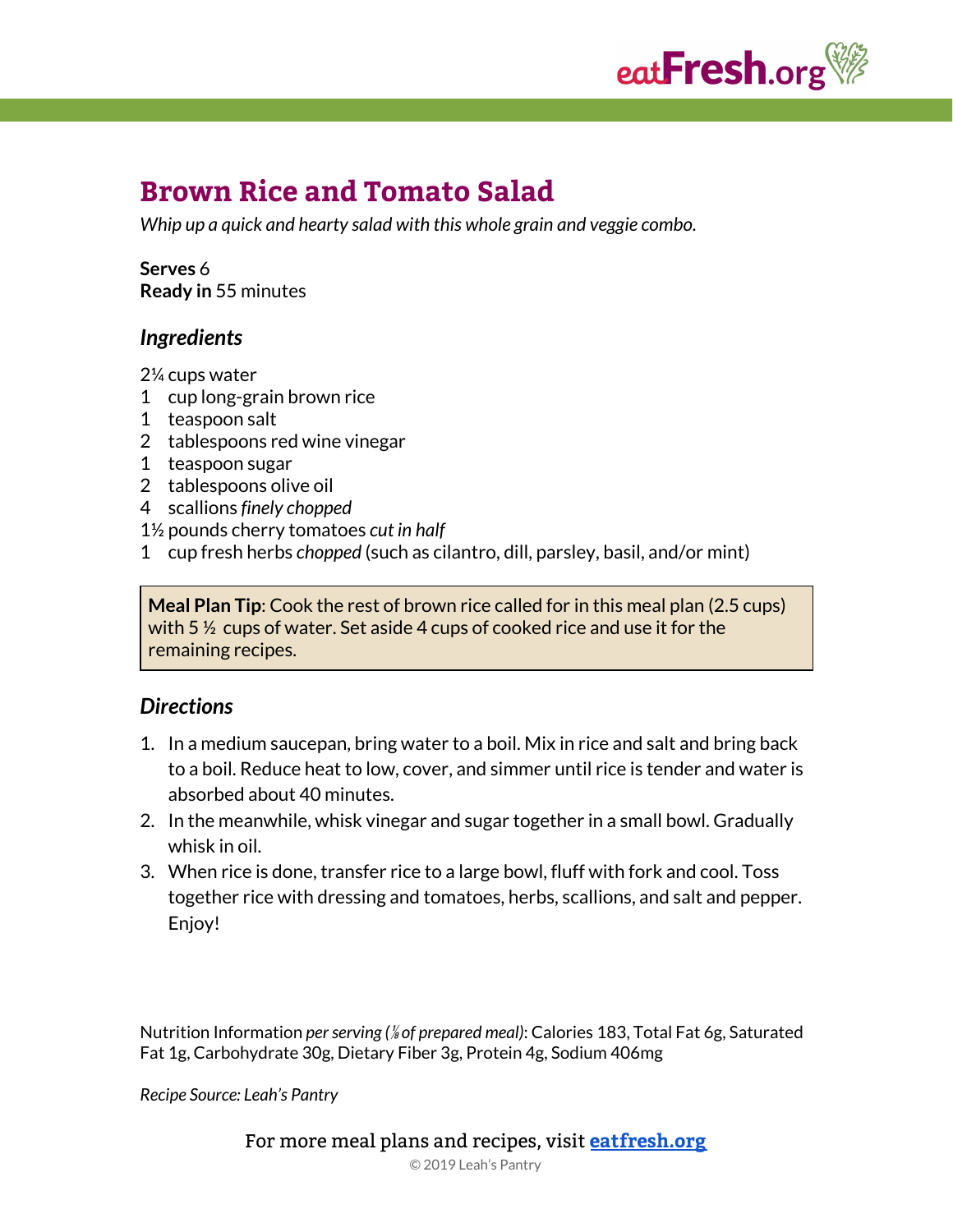

# **Un-Fried Rice**

*This dish contains much less oil and salt than restaurant fried rice. To further reduce the salt, use low-sodium soy sauce.*

### **Serves** 4

**Ready in** 1 hour 5 minutes

# *Ingredients*

- 3 medium sweet potatoes
- 4 cups green beans
- 1 tablespoon oil
- 1 clove garlic *minced*
- 2 cups raw vegetables such as onion, celery, bell pepper, cabbage, broccoli, green beans, peas, zucchini, mushrooms, or bean sprouts *diced*
- 1 egg *beaten*
- 2 tablespoons soy sauce

Black pepper *to taste*

- 2 cups cooked rice *cold*
- 1 cup cooked chicken or shrimp (optional)
- 1 cup chopped mango or pineapple (optional)

**Meal Plan Tip**: Use the extra rice and chicken you cooked in prior recipes.

# *Directions*

- 1. Heat oil until sizzling in the bottom of skillet.
- 2. Add garlic and vegetables, toss in oil, and cover.
- 3. Cook vegetables until slightly brown and soft.
- 4. Add shrimp or chicken to the skillet, if using, and cook for 2 minutes.
- 5. Add the egg directly into the base of the pan. Allow it to scramble by stirring it back and forth across the hot pan.
- 6. Add rice, soy sauce, black pepper, and other optional ingredients. turn heat down to medium-low. Cook until heated through, stirring frequently.

Nutrition Information *per 1 cup serving*: Calories 322, Total Fat 9g, Saturated Fat 1g, Carbohydrate 50g, Dietary Fiber 6g, Protein 12g, Sodium 794mg

*Recipe Source: Leah's Pantry*